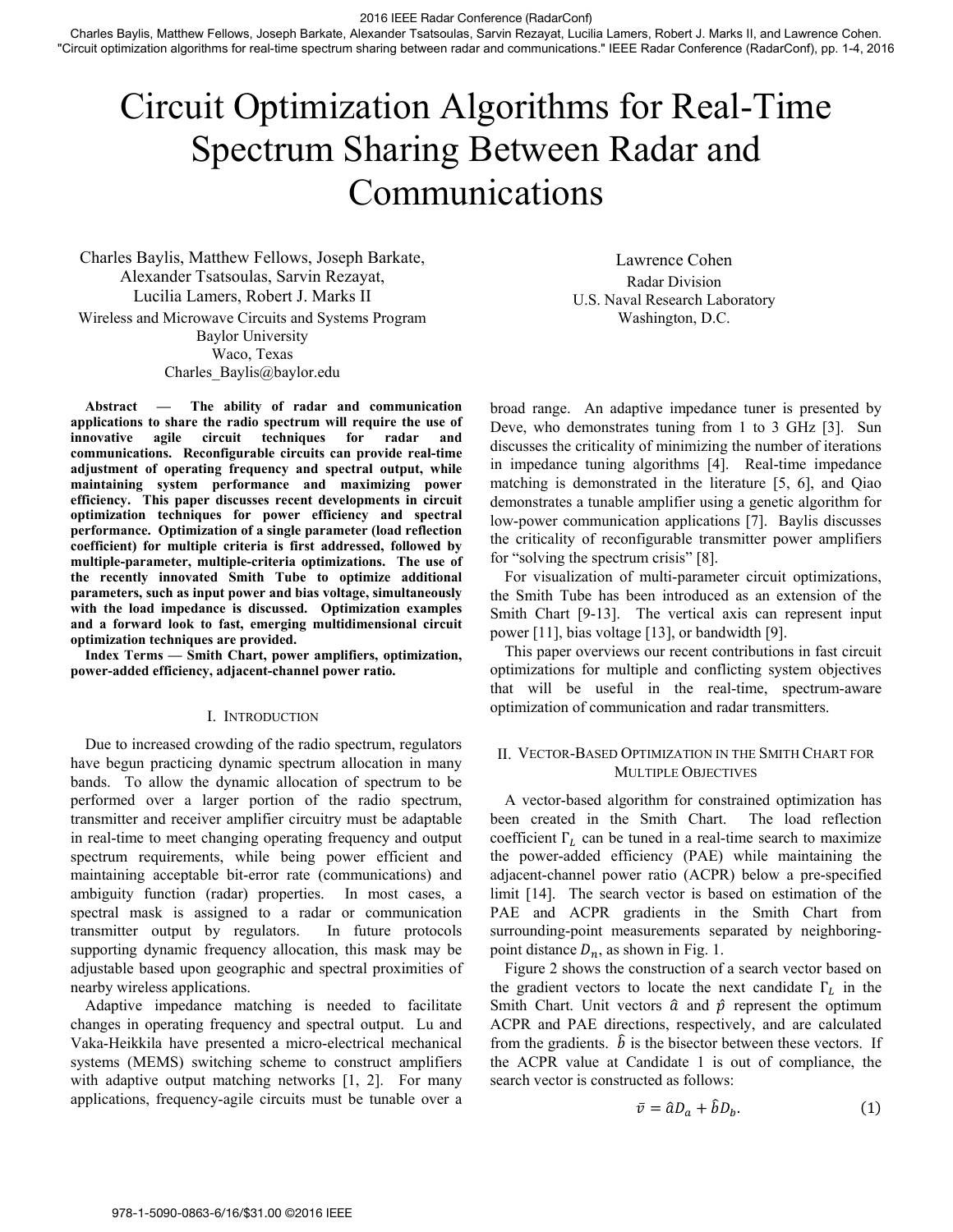

Fig. 1. Measurement estimation of the PAE and ACPR gradients in the Smith Chart for the vector-based search algorithm, reprinted from [14]. PAE and ACPR are measured at neighboring points separated from the candidate value of  $\Gamma_L$  by  $D_n$  in the positive  $Re(\Gamma_L)$  and  $Im(\Gamma_L)$  directions.

If the ACPR value at Candidate 1 is within compliance, the search vector is given as follows:

$$
\bar{v} = \hat{p}D_a + \hat{b}D_b. \tag{2}
$$

The strengths of the vector components are given [14] by

$$
D_a = \frac{D_s}{2} \frac{|ACPR_{meas} - ACPR_{target}|}{|ACPR_{worst} - ACPR_{target}|},
$$
(3)  

$$
D_b = \frac{D_s}{2} \frac{|\theta_{meas} - \theta_{target}|}{\theta_{target}}.
$$
(4)

 $100<sub>n</sub>$ 

 $D_s$  is the search-distance parameter selected by the user. The measured, goal, and worst-case values of ACPR and  $\theta$ , the angle between the PAE and ACPR-PAE bisector vectors, are used to calculate the search vector components. Measurement testing of the algorithm was performed using a Maury Microwave Automated Tuner System (ATS) load-pull setup with signal generator, power meter/sensor, and spectrum analyzer from Keysight Technologies with chirp waveform excitation. The device under test was a Skyworks packaged amplifier, with the optimization goal to maximize PAE while maintaining  $ACPR \leq -28.2$  dBc. Figure 3 shows that the fast search algorithm measurement results compare very well with the results extracted from traditionally measured load-pull data. These results and algorithm test results from other starting points show that between 11 and 25 measured points were necessary to locate the constrained optimum in five searches started from varying locations on the Smith Chart [14].<br>Candidate 2



Fig. 2. Search vector construction to locate the next candidate  $\Gamma_L$  in the search for the cases where (a) ACPR at Candidate 1 is greater than the pre-determined limit value (out of compliance) and (b) ACPR at Candidate 2 is less than the pre-determined limit value (in compliance). Reprinted from [14].



Fig. 3. (a) Fast algorithm measurement search results for the Smith Chart search algorithm to find the highest PAE possible while maintaining ACPR  $\leq$  -28.2 dBc. The optimum is found with 22 measurements. The algorithm results in a constrained optimum PAE of 6.529%, ACPR = -28.2 dBc, located at  $\Gamma_L = 0.621/17.2$ . (b) Location of the constrained optimum from traditionally measured load-pull data: optimum  $\Gamma_L = 0.65/17$ ° with PAE = 6.65% and  $ACPR = -28.2$  dBc. Reprinted from [14].

An expanded algorithm has been constructed that has shown success in optimizing PAE under constraints on both ACPR and delivered power [15]. This dual-constraint situation is applicable to most communication and radar applications, because the transmitted power is very critical to receipt of the message with necessary signal-to-noise ratio (communications) or successful illumination of a target (radar).

### III. MULTI-PARAMETER, MULTI-OBJECTIVE REAL-TIME CIRCUIT OPTIMIZATION ALGORITHMS

The Smith Chart provides an optimization space to search for the constrained optimum  $\Gamma_L$ . If it is desired to optimize additional parameters simultaneously in the real-time amplifier, additional dimensions are needed in the search space. The Smith Tube (Fig. 4) allows visualization for realtime optimization of multiple circuit parameters for multiple criteria. The vector-based search uses search vectors constructed as in Fig. 2, but in the three-dimensional search space, based on the three-dimensional gradient estimations. Figure 5 shows algorithm measurement results in the Power Smith Tube. In this measurement test, it was desired to optimize  $\Gamma_L$  and  $P_{in}$  simultaneously to achieve the highest PAE possible while maintaining  $ACPR \le 27.5$  dBc [12]. The constrained optimum was achieved in just 39 measurements for the three-dimensional search. A comparison of optimization from multiple starting  $(\Gamma_L, P_{in})$  starting combinations is detailed in [12]. Measurement results varied from 24 to 39 experimental queries over five different tested starting points. Figure 5 shows that the endpoint from the intelligent search is very close to the constrained optimum value assessed from multiple-power load-pull data.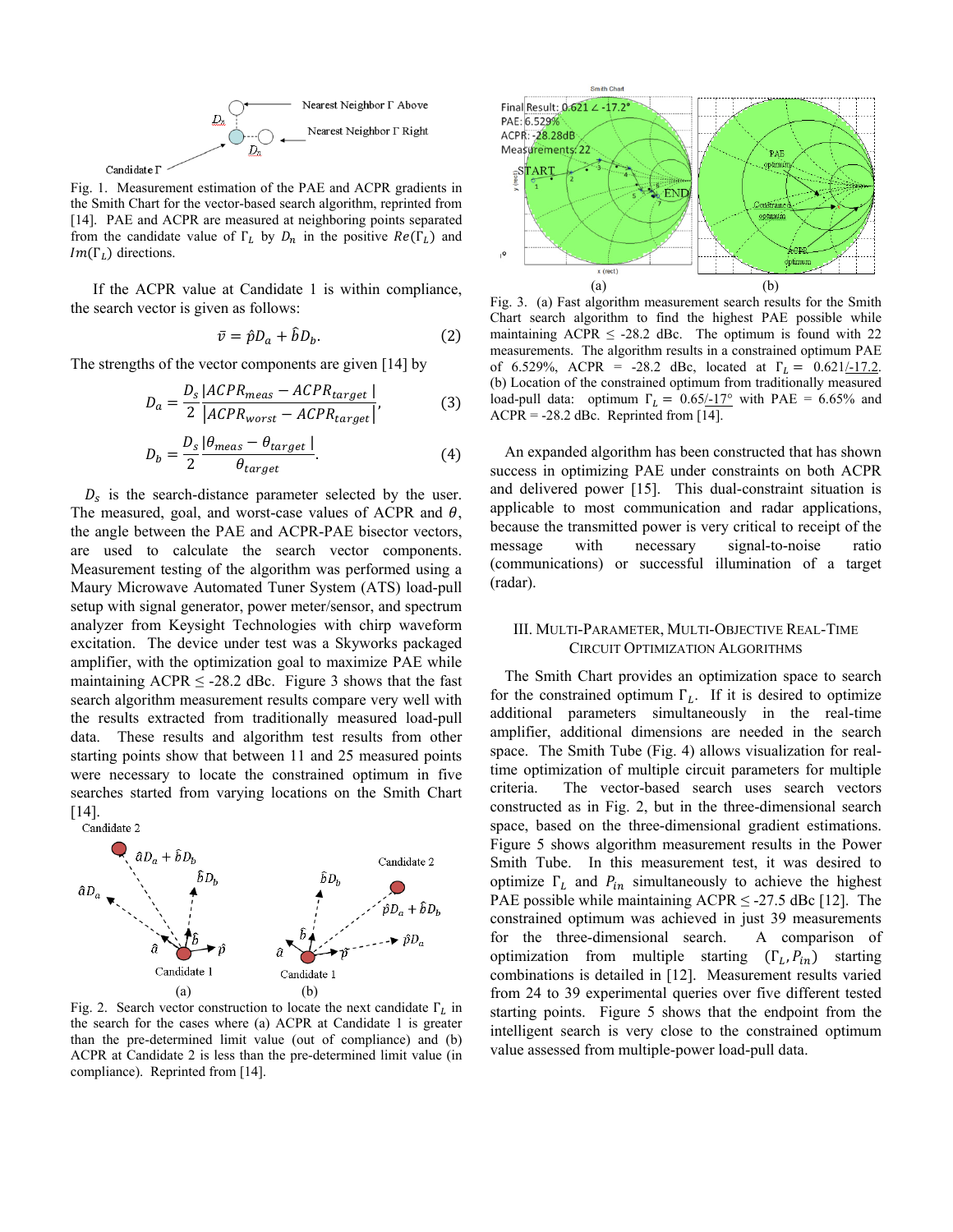

Fig. 4. The Power Smith Tube, reprinted from [11]. The vertical axis represents input power  $P_{in}$ , while the horizontal plane is a Smith Chart representing the complex load reflection coefficient  $\Gamma_L$ .

The Bias Smith Tube offers promise for simultaneous optimization of a device bias voltage with  $\Gamma_L$  [13]. Efforts are underway to demonstrate a fast search algorithm for the optimum in the Bias Smith Tube.



Fig. 5. (a) Measurement search performed in the Power Smith Tube for a Skyworks packaged amplifier with start and end points shown. 39 measured points were required to complete the search, resulting in PAE = 7.23% at  $\Gamma_l = 0.9/180^{\circ}$  and  $P_{in} = -4$  dBm. (b) Surface representing  $ACPR = -27.5$  dBc (the constraint value) constructed from traditional load-pull measurements at multiple values of  $P_{in}$ . The optimum from the traditional measurements is  $PAE = 7.39\%$  at  $\Gamma_L = 0.47/41.5^{\circ}$  and  $P_{in} = 1.5$  dBm. Reprinted from [12]

Multidimensional Smith Tubes and multi-parameter fast searches are being explored for real-time amplifier optimization [16]. As searches expand to greater dimensions, it will be necessary to minimize the curse of dimensionality on the search convergence speed. We have recently initialized a study comparing pattern, gradient, and simplex searches in two, three, four, and five dimensional searches using the Smith Tube framework [17].

#### IV. CONCLUSIONS

Real-time circuit optimization searches for frequency-agile circuits will be useful in designing spectrum-aware, reconfigurable communication and radar transmitters. Fast circuit optimization algorithms will allow transmitters to change operating frequency, spectral output, and communication or detection capability while preserving power efficiency. The Smith Tube is a useful visualization tool for these optimizations, and ongoing work is exploring the use of fast searches in multidimensional Smith Tubes to simultaneously optimize multiple circuit parameters.

# **ACKNOWLEDGMENTS**

This work has been funded by the National Science Foundation (Grant No. ECCS-1343316). The authors wish to thank Keysight Technologies for cost-free loan of the Advanced Design System software, and Modelithics for donation of their model libraries.

#### **REFERENCES**

- [1] Y. Lu, D. Peroulis, S. Mohammedi, and L. Katehi, "A MEMS Reconfigurable Matching Network," *IEEE Microwave and Wireless Components Letters*, Vol. 13, No. 10, October 2003, pp. 437-439.
- [2] T. Vaka-Heikkila and G. Rebeiz, "A 4 18 GHz Reconfigurable RF MEMS Matching Network for Power Amplifier Applications," *International Journal of RF and Microwave Computer-Aided Eng.*, Vol. 14, No. 4, July 2004, pp. 356-372.
- [3] N. Deve, A. Kouki, and V. Nerguizian, "A Compact Size Reconfigurable 1-3 GHz Impedance Tuner Suitable for RF MEMS applications," Proc. 16th International Conference on Microelectronics, December 2004, pp. 101-104.
- [4] Y. Sun, J. Moritz, and X. Zhu, "Adaptive Impedance Matching and Antenna Tuning for Green Software-Defined and Cognitive Radio," 54th IEE International Midwest Symp. on Circuits and Systems, 2011, pp. 1-4.
- [5] Y. Sun, "Evolutionary Tuning Method for Automatic Matching in Communication Systems," Proc. 1998 International Conf. on Electronics, Circuits, and Systems, Vol. 3, pp. 73-77.
- [6] Y. Sun and W.K. Lau, "Antenna Impedance Matching Using Genetic Algorithms," Proc. IEE Conf. on Antennas and Propagation, York, United Kingdom, August 1999, pp. 31-36.
- [7] D. Qiao, R. Molfino, S. Lardizabal, B. Pillans, P. Asbeck, and G. Jerinic, "An Intelligently Controlled RF Power Amplifier with a Reconfigurable MEMS-Varactor Tuner," *IEEE Trans. Microwave Theory & Tech.*, Vol. 53, No. 3, Part 2, March 2005, pp. 1089-1095.